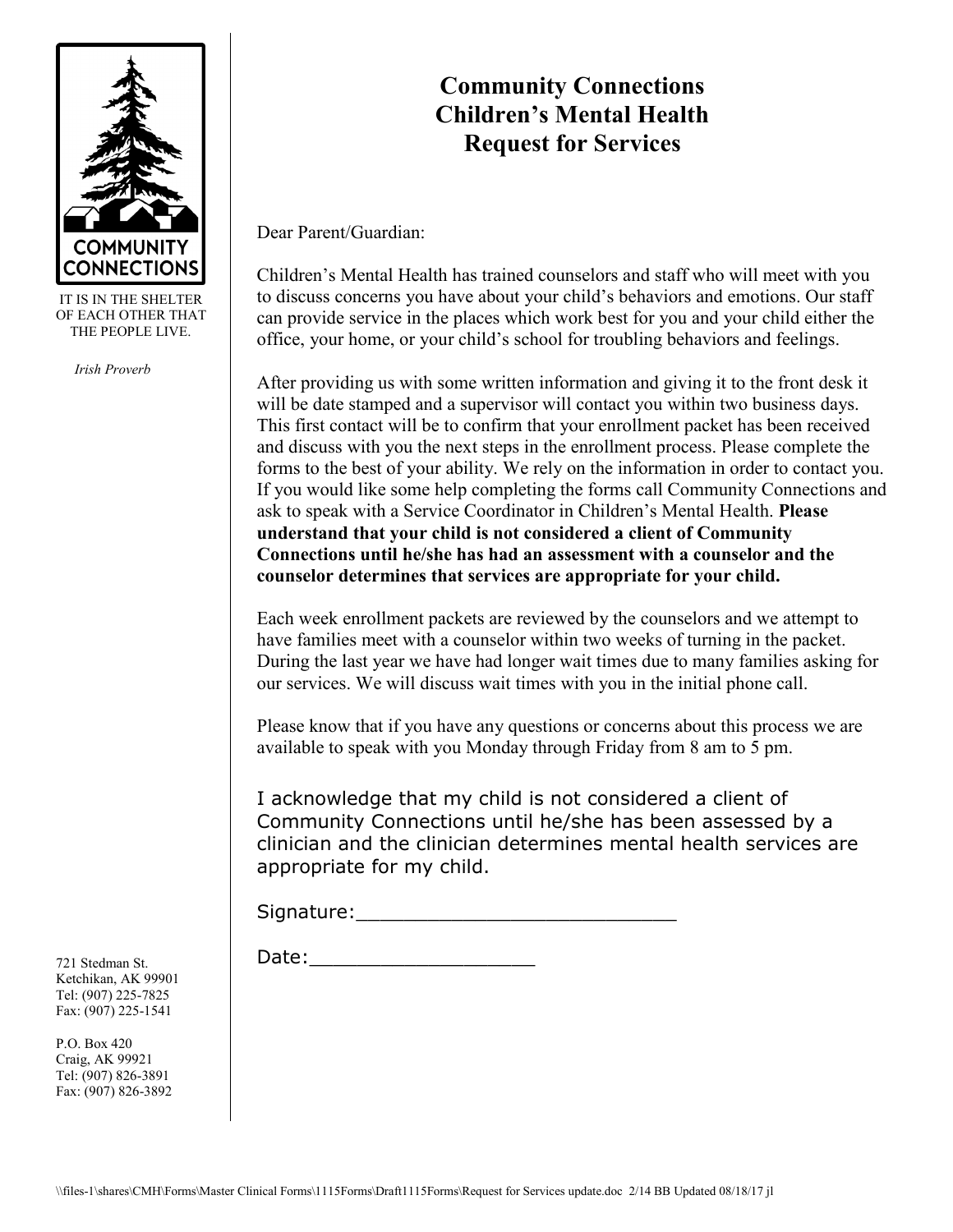## **CLIENT INFORMATION**

| Address:<br>(Street) (City/State/Zip)                                             |                                                                                                                                                                                                                                                                                                                                                                                               |  |  |  |
|-----------------------------------------------------------------------------------|-----------------------------------------------------------------------------------------------------------------------------------------------------------------------------------------------------------------------------------------------------------------------------------------------------------------------------------------------------------------------------------------------|--|--|--|
|                                                                                   | Home Phone: (Champion Company of The E-mail Address: Champion Company of The Phone: (Champion Company of The E-mail Address: Champion Company of The Phone Company of The Phone Company of The Phone Company of The Phone Comp                                                                                                                                                                |  |  |  |
| Parent/Guardian:                                                                  |                                                                                                                                                                                                                                                                                                                                                                                               |  |  |  |
|                                                                                   |                                                                                                                                                                                                                                                                                                                                                                                               |  |  |  |
| (Street) (City/State/Zip)                                                         |                                                                                                                                                                                                                                                                                                                                                                                               |  |  |  |
|                                                                                   |                                                                                                                                                                                                                                                                                                                                                                                               |  |  |  |
| School Attending: ______________________________Grade: __________________________ |                                                                                                                                                                                                                                                                                                                                                                                               |  |  |  |
| Person responsible for bill or parent (Complete only if different from client)    | Guarantor Name: Social Security Number: Social Security Number: Relationship to Patient: (please check): () self, () spouse, or () parent Date of Birth: \[\[\left] \]                                                                                                                                                                                                                        |  |  |  |
|                                                                                   | Address: Phone Number: Phone Number: Phone Number: Phone Number: Phone Number: Phone Number: Phone Number: Phone Number: Phone Number: Phone Number: Phone Number: Phone Number: Phone Number: Phone Number: Phone Number: Pho                                                                                                                                                                |  |  |  |
| Employer Address: (Street)                                                        |                                                                                                                                                                                                                                                                                                                                                                                               |  |  |  |
|                                                                                   | (City)                                                                                                                                                                                                                                                                                                                                                                                        |  |  |  |
| Who to call for an emergency:                                                     |                                                                                                                                                                                                                                                                                                                                                                                               |  |  |  |
|                                                                                   |                                                                                                                                                                                                                                                                                                                                                                                               |  |  |  |
|                                                                                   |                                                                                                                                                                                                                                                                                                                                                                                               |  |  |  |
| PRIMARY INSURANCE INFORMATION                                                     |                                                                                                                                                                                                                                                                                                                                                                                               |  |  |  |
|                                                                                   |                                                                                                                                                                                                                                                                                                                                                                                               |  |  |  |
|                                                                                   |                                                                                                                                                                                                                                                                                                                                                                                               |  |  |  |
| Policy Holder:                                                                    | <b>Effective Date:</b>                                                                                                                                                                                                                                                                                                                                                                        |  |  |  |
| Policy Holder's Social Security Number:                                           |                                                                                                                                                                                                                                                                                                                                                                                               |  |  |  |
| Policy Holder's Date of Birth: / /                                                | $\overline{Sex: M / F}$                                                                                                                                                                                                                                                                                                                                                                       |  |  |  |
| <b>SECONDARY INSURANCE INFORMATION</b>                                            |                                                                                                                                                                                                                                                                                                                                                                                               |  |  |  |
|                                                                                   | I.D. Number:                                                                                                                                                                                                                                                                                                                                                                                  |  |  |  |
|                                                                                   | Group Number:                                                                                                                                                                                                                                                                                                                                                                                 |  |  |  |
| Policy Holder:                                                                    |                                                                                                                                                                                                                                                                                                                                                                                               |  |  |  |
| Policy Holder's Social Security Number:                                           | $\frac{1}{2} = \frac{1}{2} \frac{1}{2} \frac{1}{2} \frac{1}{2} \frac{1}{2} \frac{1}{2} \frac{1}{2} \frac{1}{2} \frac{1}{2} \frac{1}{2} \frac{1}{2} \frac{1}{2} \frac{1}{2} \frac{1}{2} \frac{1}{2} \frac{1}{2} \frac{1}{2} \frac{1}{2} \frac{1}{2} \frac{1}{2} \frac{1}{2} \frac{1}{2} \frac{1}{2} \frac{1}{2} \frac{1}{2} \frac{1}{2} \frac{1}{2} \frac{1}{2} \frac{1}{2} \frac{1}{2} \frac$ |  |  |  |
| $\frac{1}{\sqrt{2}}$                                                              | Sex: M/F                                                                                                                                                                                                                                                                                                                                                                                      |  |  |  |

I authorize the release of any medical information necessary to process this bill to my insurance company, and request payment of benefits to Community Connections. I acknowledge that I am financially responsible for payment whether or not covered by insurance.

| Signature: | Date: |  |
|------------|-------|--|
|            |       |  |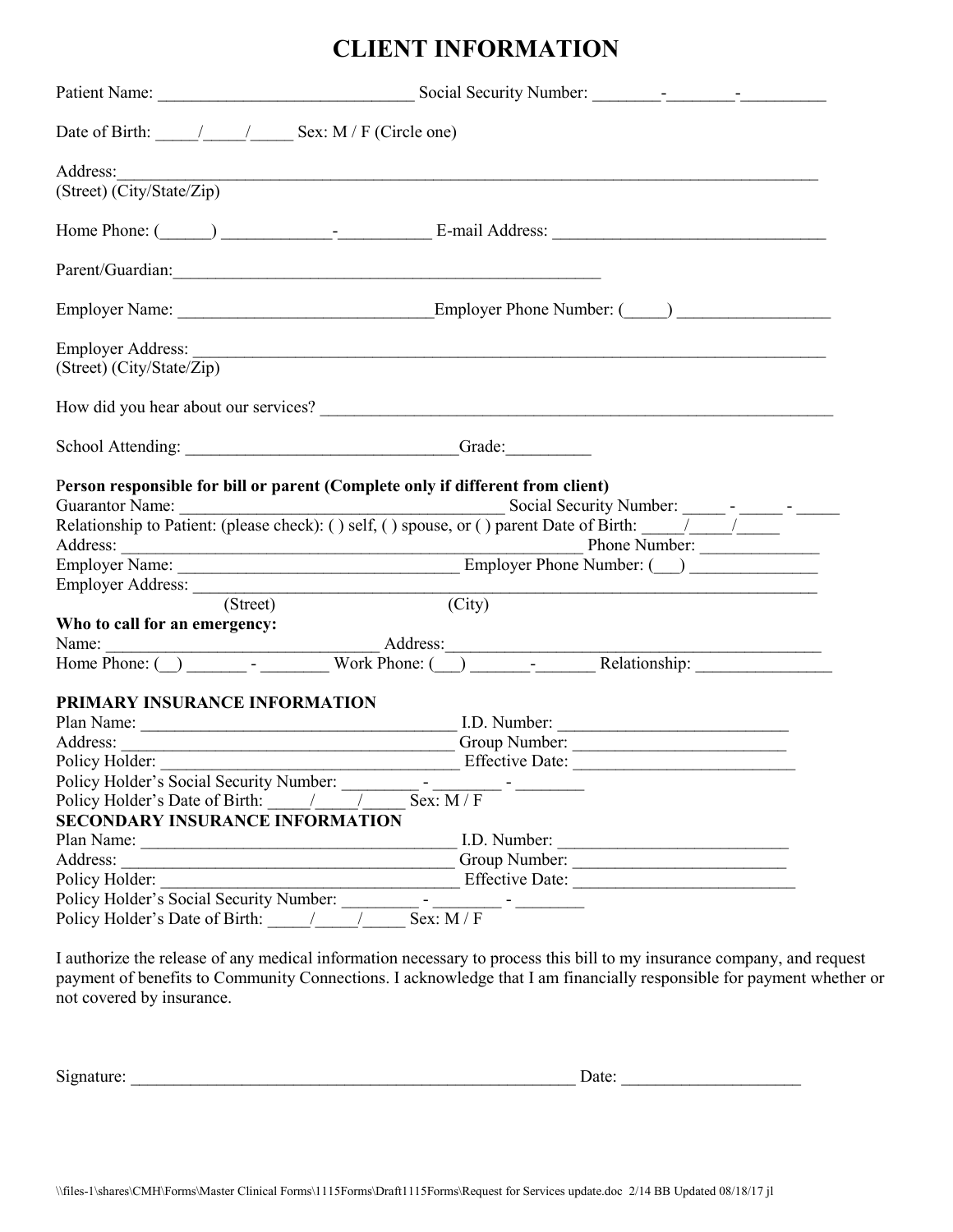# **CLIENT INFORMATION PART 2**

| <b>Ethnicity (Circle ONE):</b>            |                        |              |  |  |  |
|-------------------------------------------|------------------------|--------------|--|--|--|
| Not Spanish/Latino Mexican                | Chicano/Other Hispanic | Cuban        |  |  |  |
| Hispanic-specific origin not<br>specified | Mexican American       | Puerto Rican |  |  |  |
| Spanish/Hispanic Latino                   | Unknown                |              |  |  |  |

| Race (Circle ALL THAT APPLY):       |                     |                  |            |  |  |  |
|-------------------------------------|---------------------|------------------|------------|--|--|--|
| Aleut<br>American Indian            |                     | Asian            | Athabascan |  |  |  |
| Black/African American<br>Caucasian |                     | Haida            | Inupiat    |  |  |  |
| Native Hawaiian                     | Other Alaska Native | Pacific Islander | Tlingit    |  |  |  |
| Tsimshian<br>Yupik                  |                     | Other            | Unknown    |  |  |  |

| <b>Annual Household Income (Circle ONE):</b> |                   |                            |                     |  |  |
|----------------------------------------------|-------------------|----------------------------|---------------------|--|--|
| \$0-\$999                                    | \$1,000-\$4,999   | $\frac{$5,000 - $9,999}{}$ | $$10,000-S19,999$   |  |  |
| \$20,000-\$29,999                            | \$30,000-\$39,999 | \$40,000-\$49,999          | $$50,000$ and above |  |  |

Is ANYONE in the family a VETERAN?

Three Strengths of My Child:

| . .      |  |
|----------|--|
| <u>.</u> |  |
| ، ب      |  |

Here is a list of some things that parents/people can be concerned about. Please mark anything you would like to speak with a counselor about (Check ALL THAT APPLY):

| Major events in child's life in the last year | Trouble with friends, or being social |
|-----------------------------------------------|---------------------------------------|
| Angry or defiant                              | Worries, seems stressed, lonely       |
| Highly active and difficult to manage         | Talks about hurting self or others    |
| Moody, easily frustrated, sad                 | Trouble being successful in school    |
| Using alcohol or drugs                        | Trouble doing what I ask              |
| Major health concerns                         | Destructive or violent                |

| Concerns of Risk to Self or Others Please check all that apply |                                                 |
|----------------------------------------------------------------|-------------------------------------------------|
| Risk to self, talks about harming self                         | Suicidal thoughts                               |
| Has a history of harming themselves                            | Has a plan for suicide, means and accessibility |
| At risk of self-mutilation (eg. cutting)                       | Has history of attempts of suicide              |
| Risk to others, Physical aggression                            |                                                 |
| Risk to other, verbal aggression                               |                                                 |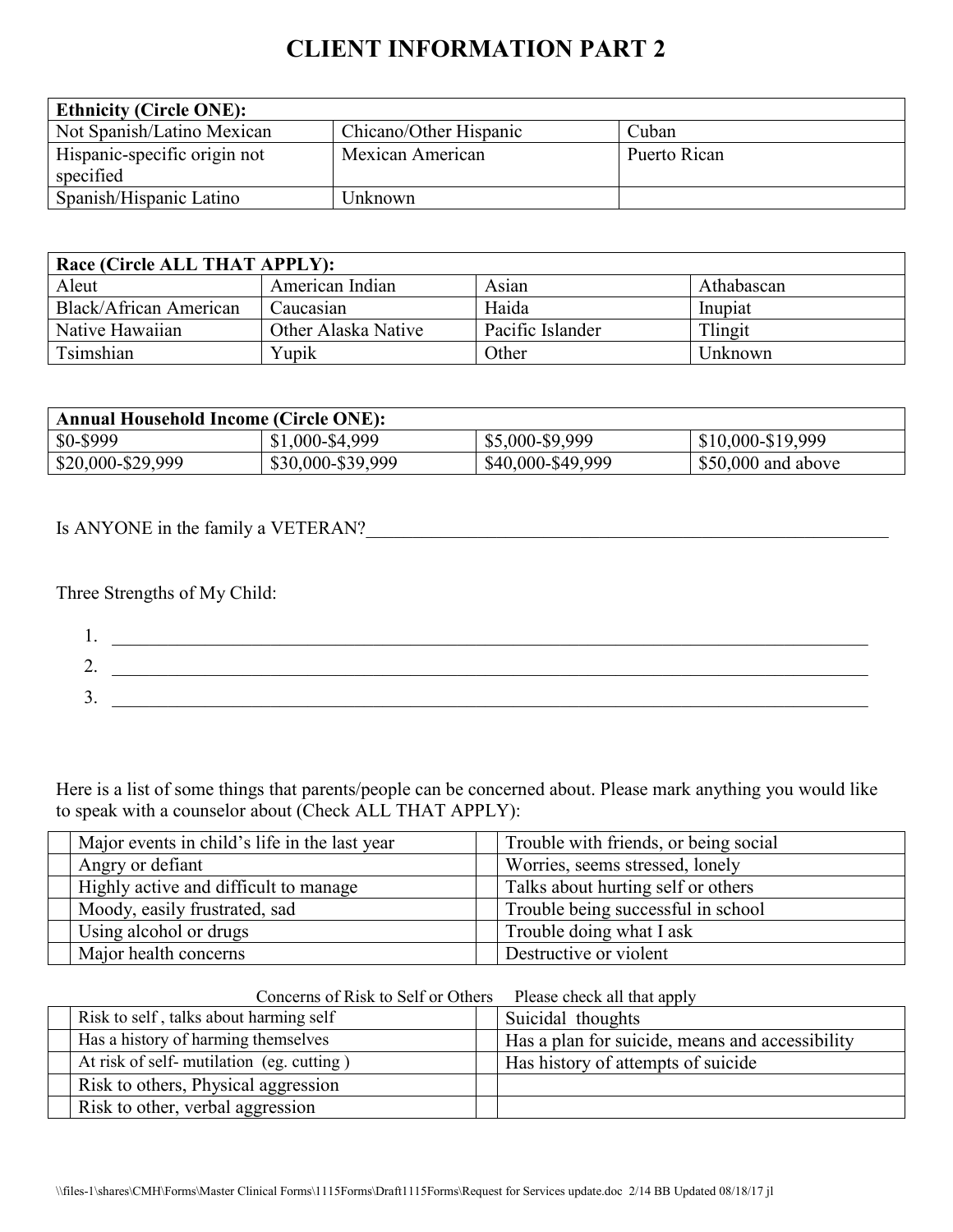## **CLIENT INFORMATION PART 3**

Please describe the most urgent concerns you have for your child and rate the seriousness of the issue on the following scale:

|  | $0 = Not significant$ 1 = Once in a while 2 = Moderate 3 = Severe |  |         |                 |  |
|--|-------------------------------------------------------------------|--|---------|-----------------|--|
|  |                                                                   |  | 0 1 2 3 |                 |  |
|  |                                                                   |  | 0 1 2 3 |                 |  |
|  |                                                                   |  | 0 1 2 3 |                 |  |
|  |                                                                   |  |         | $0 \t1 \t2 \t3$ |  |

What else is important for us to know about your child and family?

| \\files-1\shares\CMH\Forms\Master Clinical Forms\1115Forms\Draft1115Forms\Request for Services update.doc 2/14 BB Updated 08/18/17 jl |  |  |
|---------------------------------------------------------------------------------------------------------------------------------------|--|--|
|---------------------------------------------------------------------------------------------------------------------------------------|--|--|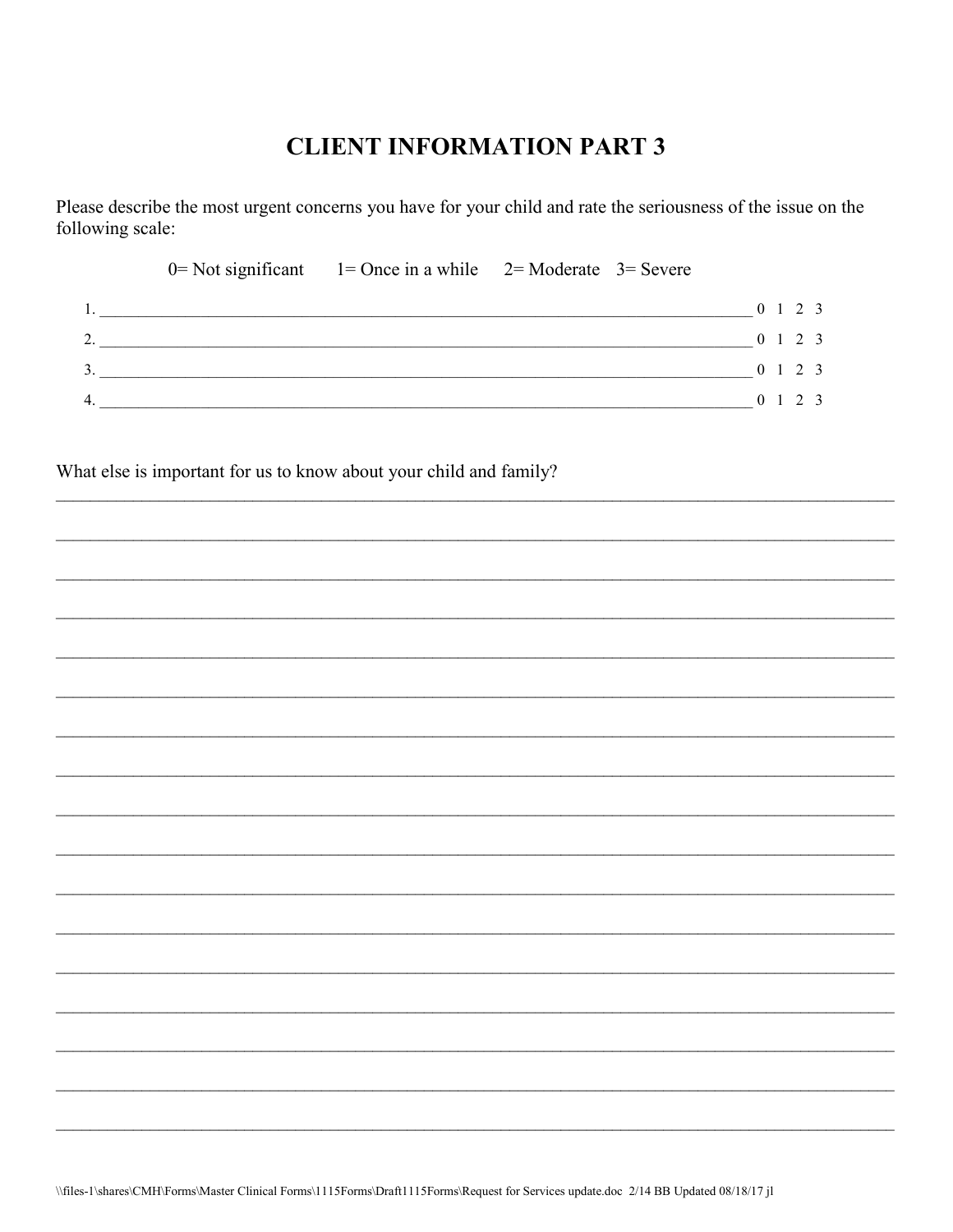### **Adverse Childhood Experiences Questionnaire (ACE-Q) Child**

#### **Children 12 years and younger: To be completed by Parent/Caregiver**

*Today's Date: \_\_\_\_\_\_\_\_\_\_\_\_\_\_\_\_\_\_\_\_\_\_\_\_\_\_\_\_\_\_\_\_\_\_\_\_\_* 

*Child's Name: \_\_\_\_\_\_\_\_\_\_\_\_\_\_\_\_\_\_\_\_\_\_\_\_\_\_\_\_\_\_\_\_\_\_\_\_\_\_\_\_\_\_\_\_\_\_\_\_\_\_\_\_\_\_ Date of birth: \_\_\_\_\_\_\_\_\_\_\_\_\_\_\_\_\_\_\_\_\_\_\_\_\_\_\_\_\_\_\_\_\_\_\_\_\_\_* 

*Your Name: \_\_\_\_\_\_\_\_\_\_\_\_\_\_\_\_\_\_\_\_\_\_\_\_\_\_\_\_\_\_\_\_\_\_\_\_\_\_\_\_\_\_\_\_\_\_\_\_\_\_\_\_\_\_\_\_ Relationship to Child: \_\_\_\_\_\_\_\_\_\_\_\_\_\_\_\_\_\_\_\_\_\_\_\_\_\_\_\_\_\_\_*

*Many children experience stressful life events that can affect their health and wellbeing. The results from this questionnaire will assist your child's therapist in assessing their health and determining guidance. Please read the statements below. Count the number of statements that apply to your child and write the total number in the box provided.* 

### *Please DO NOT mark or indicate which specific statements apply to your child.*

*1) Of the statements in Section 1, HOW MANY apply to your child? Write the total number in the box.*

**Section 1.** *At any point since your child was born…*

- Your child's parents or quardians were separated or divorced
- Your child lived with a household member who served time in jail or prison
- Your child lived with a household member who was depressed, mentally ill or attempted suicide
- Your child saw or heard household members hurt or threaten to hurt each other
- A household member swore at, insulted, humiliated, or put down your child in a way that scared your child OR a household member acted in a way that made your child afraid that s/he might be physically hurt
- Someone touched your child's private parts or asked your child to touch their private parts in a sexual way
- More than once, your child went without food, clothing, a place to live, or had no one to protect her/him
- Someone pushed, grabbed, slapped or threw something at your child OR your child was hit so hard that your child was injured or had marks
- Your child lived with someone who had a problem with drinking or using drugs
- Your child often felt unsupported, unloved and/or unprotected

### *2) Of the statements in Section 2, HOW MANY apply to your child? Write the total number in the box.*

**Section 2.** *At any point since your child was born…*

■ Your child was in foster care

.

- Your child experienced harassment or bullying at school
- Your child lived with a parent or quardian who died
- Your child was separated from her/his primary caregiver through deportation or immigration
- Your child had a serious medical procedure or life threatening illness
- Your child often saw or heard violence in the neighborhood or in her/his school neighborhood
- Your child was often treated badly because of race, sexual orientation, place of birth, disability or religion